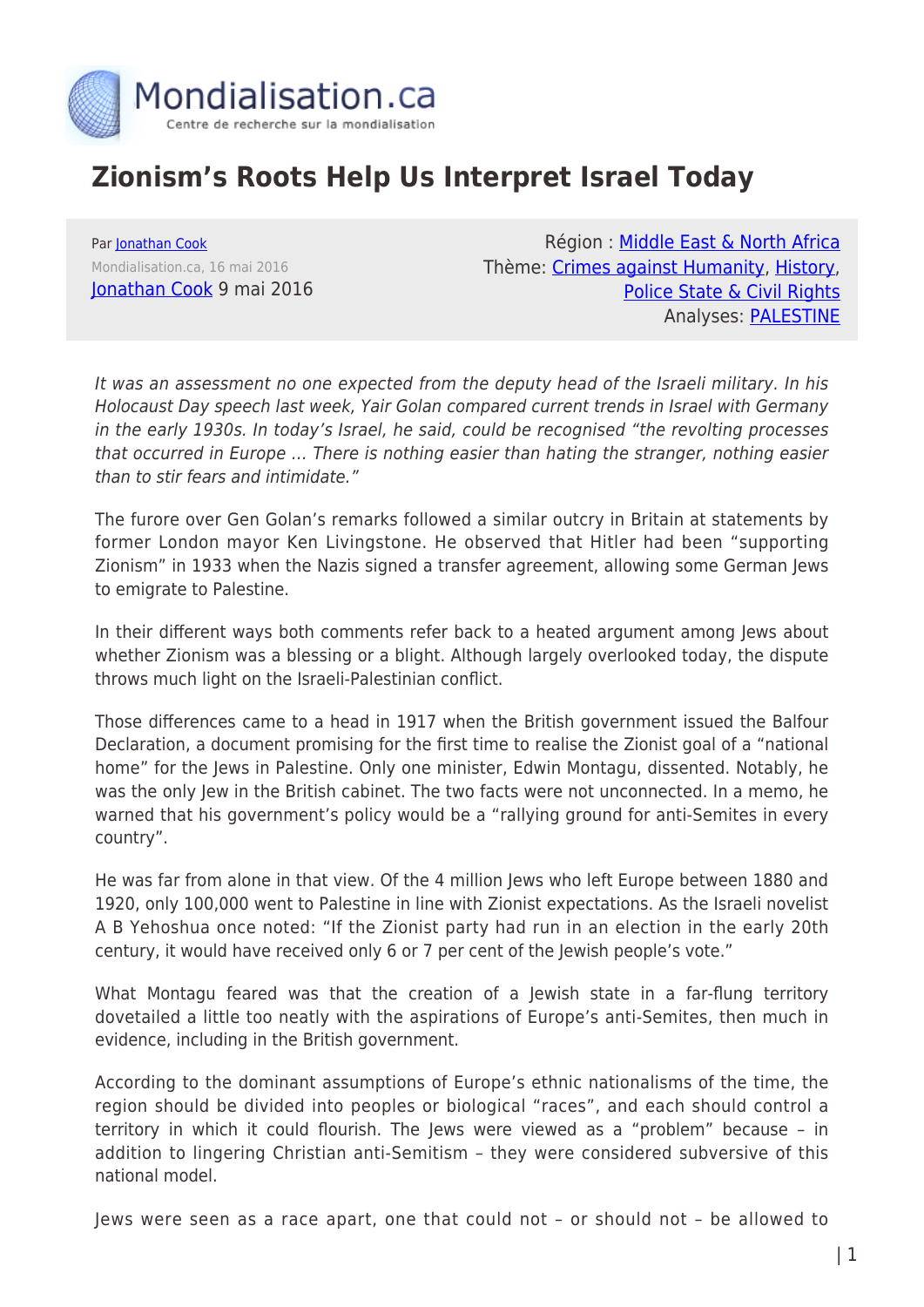assimilate. Better, on this view, to encourage their emigration from Europe. For British elites, the Balfour Declaration was a means to achieve that end.

Theodor Herzl, the father of political Zionism, understood this trenchant anti-Semitism very well. His idea for a Jewish state was inspired in part by the infamous Dreyfus affair, in which a Jewish French army officer was framed by his commanders for treason. Herzl was convinced that anti-Semitism would always exclude Jews from true acceptance in Europe.

It is for this reason that Mr Livingstone's comments – however clumsily expressed – point to an important truth. Herzl and other early Zionists implicitly accepted the ugly framework of European bigotry.

Jews, Herzl concluded, must embrace their otherness and regard themselves as a separate race. Once they found a benefactor to give them a territory – soon Britain would oblige with Palestine – they could emulate the other European peoples from afar.

For a while, some Nazi leaders were sympathetic. Adolf Eichmann, one of the later engineers of the Holocaust, visited Palestine in 1937 to promote the "Zionist emigration" of Jews.

Hannah Arendt, the German Jewish scholar of totalitarianism, argued even in 1944 – long after the Nazis abandoned ideas of emigration and embraced genocide instead – that the ideology underpinning Zionism was "nothing else than the uncritical acceptance of Germaninspired nationalism".

Israel and its supporters would prefer we forget that, before the rise of the Nazis, most Jews deeply opposed a future in which they were consigned to Palestine.

Those who try to remind us of this forgotten history are likely to be denounced, like Livingstone, as anti-Semites. They are accused of making a simplistic comparison between Zionism and Nazism.

But there is good reason to examine this uncomfortable period.

Modern Israeli politicians, including Benjamin Netanyahu, still regularly declare that Jews have only one home - in Israel. After every terror attack in Europe, they urge Jews to hurry to Israel, telling them they can never be safe where they are.

It also alerts us to the fact that even today the Zionist movement cannot help but mirror many of the flaws of those now-discredited European ethnic nationalisms, as Gen Golan appears to appreciate.

Such characteristics – all too apparent in Israel – include: an exclusionary definition of peoplehood; a need to foment fear and hatred of the other as a way to keep the nation tightly bound; an obsession with and hunger for territory; and a highly militarised culture.

Recognising Zionism's ideological roots, inspired by racial theories of peoplehood that in part fuelled the Second World War, might allow us to understand modern Israel a little better. And why it seems incapable of extending a hand of peace to the Palestinians.